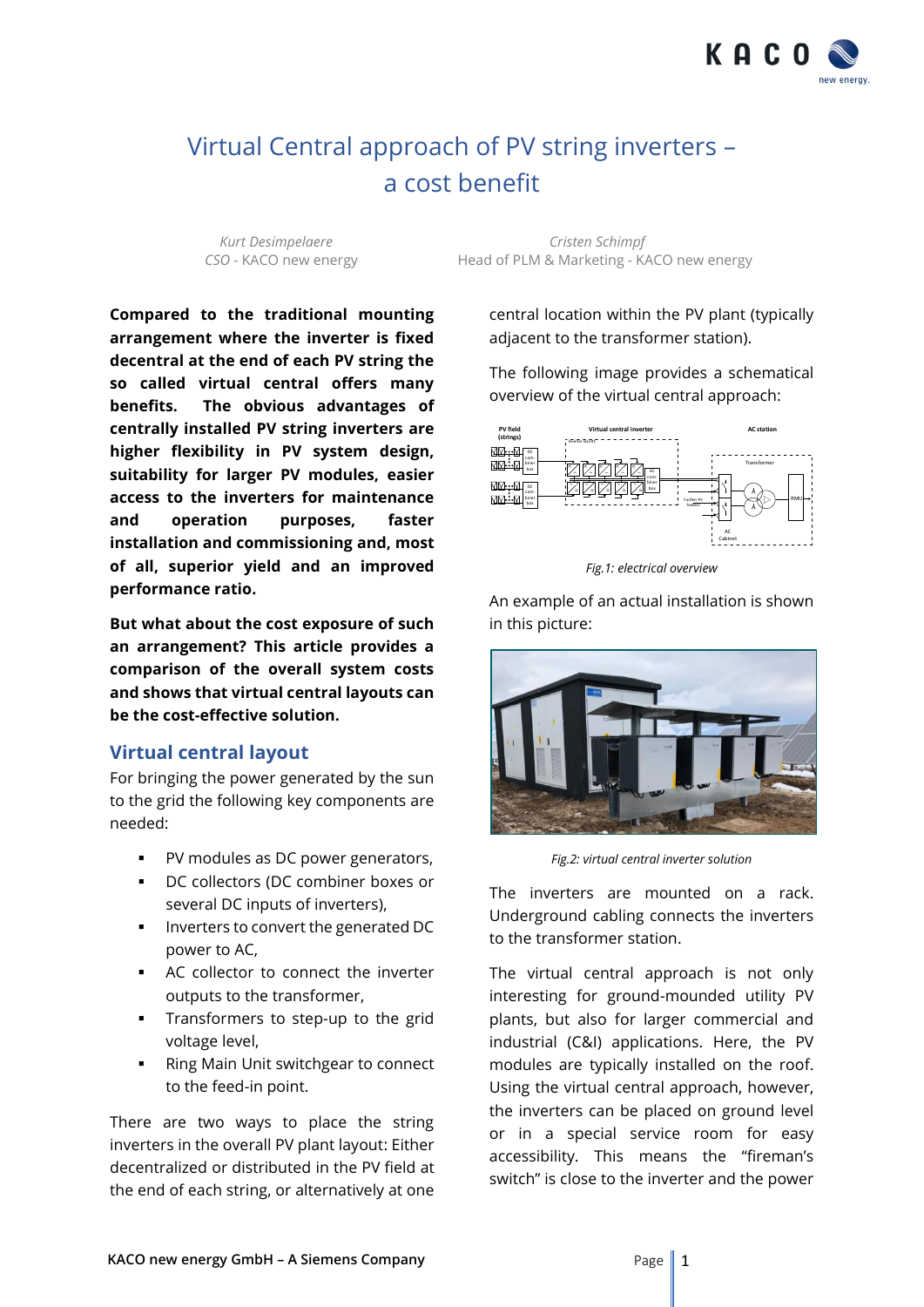

flow can be interrupted in case of emergency without the need to access the roof.

Furthermore, a central placement of the inverters also benefits the service effort. The equipment to be maintained can be found in one spot instead of it being distributed all over the PV field. Particularly for larger utilityscale PV plants this factor cannot be neglected.

## **System comparison approach**

Comparing the overall cost situation between a decentralized and a virtual central approach, a system price comparison is needed. To do this with a practical orientation a PV system has been designed based on state-of-the-art components available today. Plant design and system component engineering are calculated with the simulation program "PV planet".

The decisive factor for a virtual central approach is the inverter type. Only inverters with a single DC input, supplemented by a DC combiner box, can be used to create a virtual central layout. Inverters with numerous DC inputs, such as multi-MPPT devices, are not suitable for a virtual central layout since they require to be mounted close to the individual PV string.

The stringing of the PV modules is typically optimized to match the ratings of the applied inverters. The simulation below looks at both topologies – virtual central and decentralized – and considers monocrystalline 390 W PV modules.

## **Applied components**

To get the best comparison between both layouts, a PV system of 6.0 MVA has been simulated with the following inverters:

|                                         | Decentralized | Virtual  |  |
|-----------------------------------------|---------------|----------|--|
|                                         | Inverter      | central  |  |
|                                         |               | Inverter |  |
| Power                                   | <b>185kVA</b> | 165kVA   |  |
| DC Inputs                               | 9             |          |  |
| DC Voltage                              | 1500V         | 1500V    |  |
| Max. DC Current p.                      | 26A           | 183A     |  |
| input                                   |               |          |  |
| <b>AC Voltage</b>                       | 800V          | 660V     |  |
| Rated AC Current                        | 3x134.9A      | 3x144.4A |  |
| $\Gamma$ im $\Omega$ i imperator sloven |               |          |  |

*Fig.3: inverter data*

These inverters have been chosen since they are in the same power class, the major difference being the DC connection strategy.

The decentralized inverters are directly installed at the PV module substructure with two strings to one DC inverter input and connected via 3-phase underground cables to the AC station. No combiner boxes or separate inverter racks are required - only the mounting of the inverters.

The virtual central inverters are mounted on an inverter rack adjacent to the AC station. In the comparison at hand, it is even the more expensive variant with a DC combiner that has been chosen! The DC combiner box collects the output of the PV panels (for instance 30 modules per string) and is usually mounted at the substructure of the PV panels. In our simulation, a DC combiner box with 20 string inputs has been selected. The connection between the DC combiner and the inverter is via 2x1500 V DC underground cables.

The total installed inverter AC power capacity of the virtual central approach (6270 kVA) is almost the same as of the decentralized approach (6290 kVA). Due to the different inverter power ratings and the DC interfaces 34 decentralized inverters vs. 38 virtual central inverters are installed.

## **System CAPEX comparison**

To compare the system costs between both topologies, we abstract the PV modules, substructure and transformer station since for both topologies the costs are the same. Instead, we focus on those elements which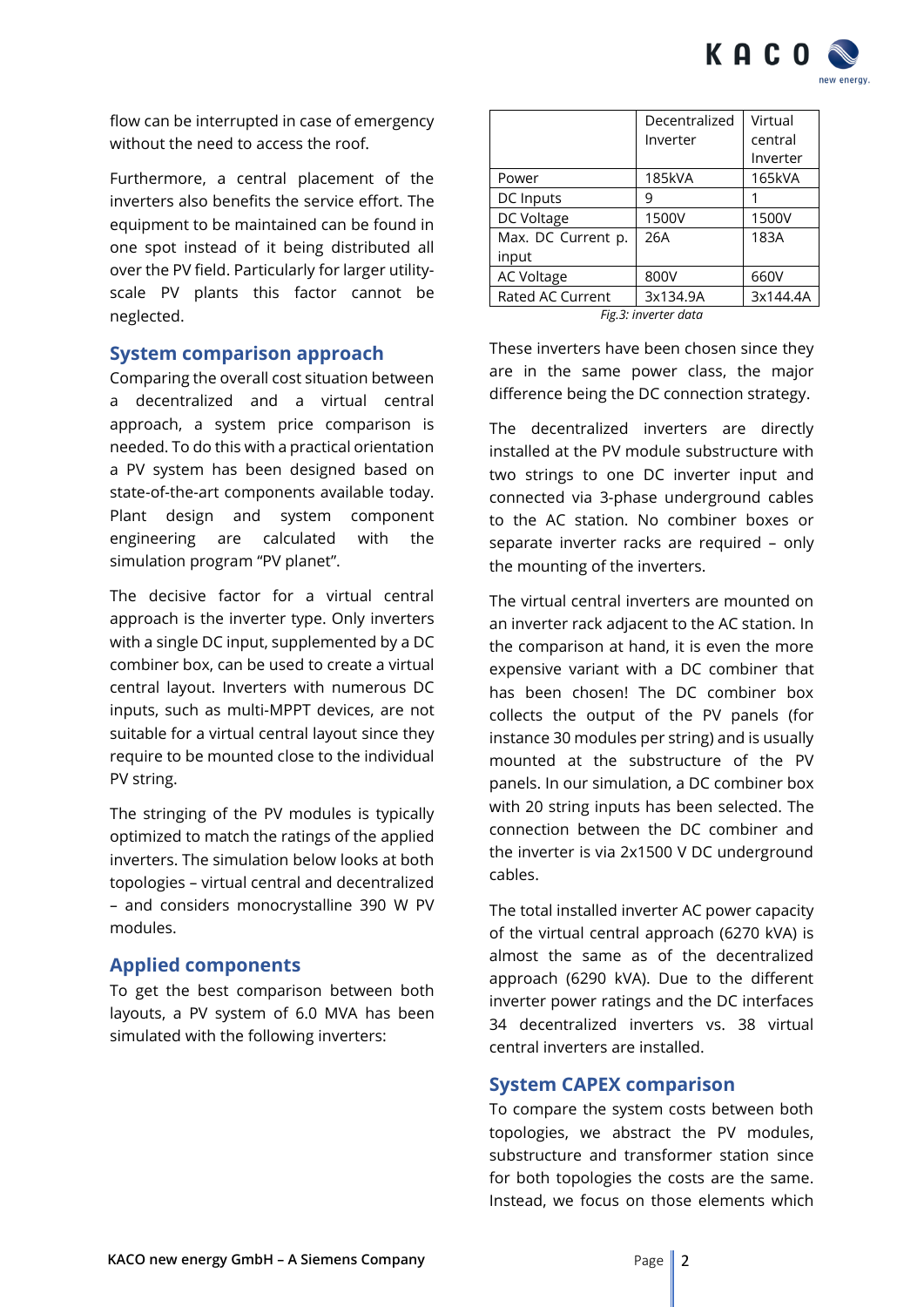

have cost differences: Basically, the electrical system between the PV modules and the transformer consists of inverters, inverter mounting, DC combiner boxes, AC cabinets, AC combiner boxes and cabling. Even if this part of the PV plant constitutes only 10-15% of the total plant costs, the savings gained through the virtual central layout are clearly noticeable.

The electrical system CAPEX comparison of both layout types – decentralized vs. virtual central – shows 10% higher system costs for the decentralized layout:



*Fig.4: Decentralized vs. virtual central CAPEX comparison*

More than half the overall system costs are related to the inverters. A single DC input inverter and the addition of a DC combiner box constitutes a slight cost disadvantage for the virtual central layout. However, the key cost difference between both topologies is related to the different voltage types and the associated cable connections between the PV panels and the inverters – AC for decentralized and DC for virtual central.



*Fig.5: CAPEX differences*

## **CAPEX differences**

### *DC side*

#### Inverter

The higher power density and the number of DC inputs are mainly influencing the inverter costs.

## DC Combiner box

The bundling of string cables to a single connection cable inside a DC combiner box is only valid for the virtual central layout.

The virtual central layout keeps the cable losses on the DC side, unlike the decentral layout. Since in general the DC generator is over-dimensioned compared to the AC power, there is a so-called power clipping – not all energy can be evacuated. It can therefore reasonably be expected that the virtual central layout offers a superior energy yield.

The DC combiner box is located at the end of one module string and mounted on the PV module rack, meaning no additional racks are necessary. However, if the plant layout requires the DC combiner boxes to be placed separately, this can also be realized.

There are modern cabling systems available that completely put away with the need to use DC combiner boxes. The CAPEX costs for virtual central layouts can thus be reduced even further.

Alternatively, monitoring functions can be included in the DC combiner box, making a smart box out of it. This reduces the cost advantage but offers additional functionality.

#### Inverter mounting

The inverter mounting costs are 3% higher for the virtual central approach due to the quantity of inverters.

#### *Cabling*

#### String cables

The string cables are mainly depending on the number of PV modules, the selected voltage and their connection. Typically, XLPE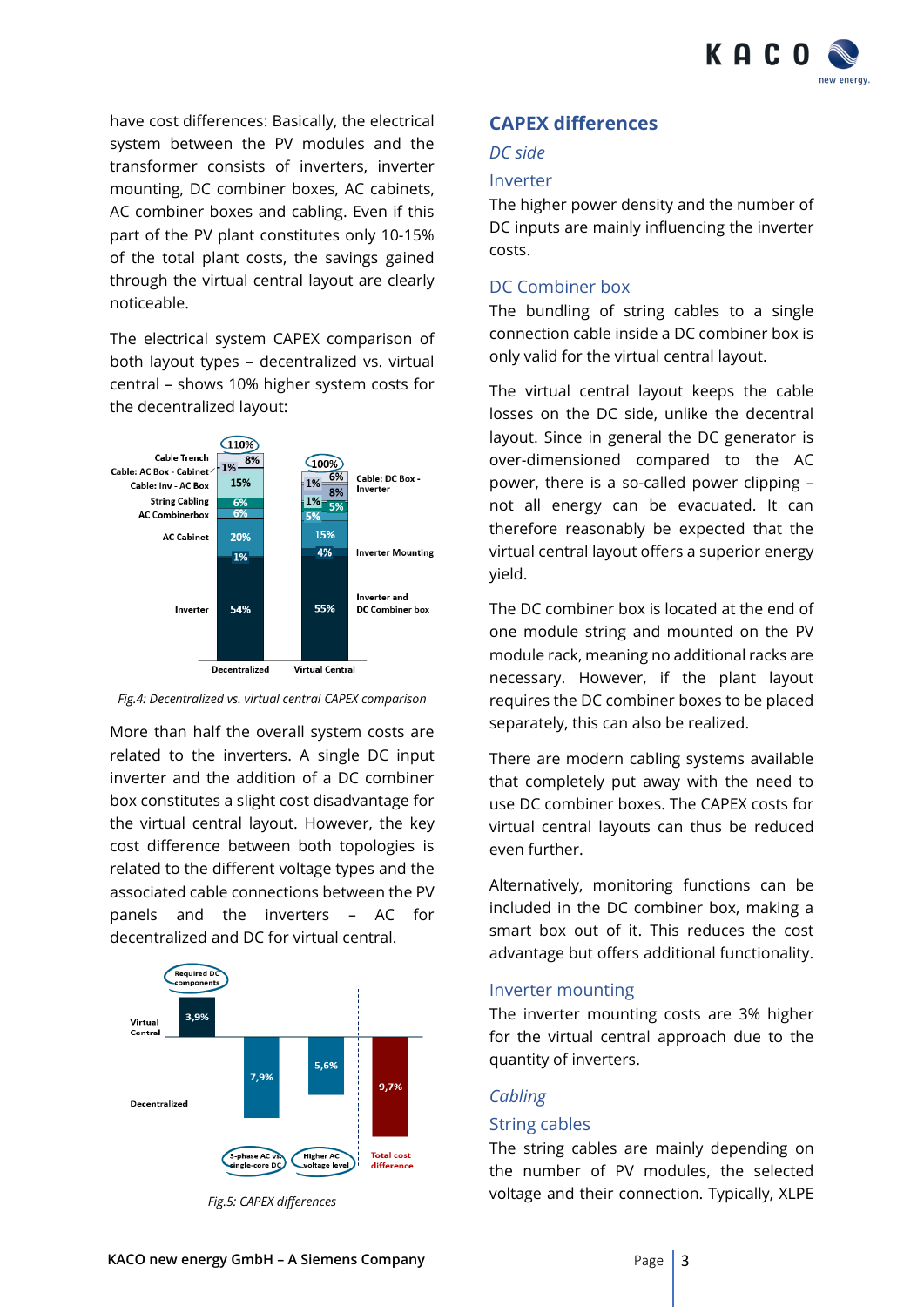

cables with a copper conductor of small diameters from 4…8 mm² are used.

## Cable DC box to inverter

Here lies the major difference of the overall system design. This cable is not applicable for the decentralized solution where the string cables are directly connected to the inverter; it represents, however, the main cable for the virtual central application. Single core cables rated for 1500 V DC bring at a maximum 165 kVA to the centralized inverters. Next to the electrical parameters the design of the DC cables depends on the soil conditions and the thermal soil resistivity.

The cross-section of the PVC sheathed aluminum cables (NAYY) depends on the maximum permissible current carrying capacity. In our example this results in a DC conductor cross-section of 150 mm².

#### Cable inverter to AC box

A three-phase bundled system with PE conductors is needed to bring the power at 800 V AC to the AC station. For these long cable distances PVC insulated aluminum cables (NAYY) are used.

Despite the lower current carrying capacity, a thicker cable needs to be applied for the AC cables. The conductor cross-section of the DC cable has been 150 mm², for the AC conductor it needs to be 240 mm².

The relative current carrying capacity decreases with an increasing conductor cross-section. However, the load capacity values are always higher for single-core cables than for bundled AC cable systems.

Therefore, a twofold disadvantage for the AC cable pricing occurs: A thicker cable conductor is required and at the same time the AC cable system pricing is proportionally higher than for DC systems.

Higher material and insulation efforts result in an up to five times higher pricing for the AC cable of the decentralized solution compared to the DC cable in the virtual central solution.

#### Cable AC box to cabinet

Special cables (NSGAFÖU) connect air laid e.g. the inverters to the AC box at the rack at a maximum length of 2m or the AC box to the AC cabinet. The highly flexible, double insulated cables with copper conductors and different rubber compounds are high in price but are only needed in low quantities compared to the overall system.

A slight benefit for the decentralized solution can be seen. However, this is only related to the applied higher power rating caused by the higher AC voltage level and is not related to the installation type.

## Cable trench

The main cables are all directly buried into ground. The simulation is based on the following environmental conditions:

| Ground                             |  | thermal   2.5K m/W |
|------------------------------------|--|--------------------|
| resistance                         |  |                    |
| Ambient temperature                |  | $30^{\circ}$ C     |
| Soil temperature                   |  | $25^{\circ}C$      |
| Degree of utilization              |  | 0.7                |
| $E$ ia 6: environmental conditions |  |                    |

*Fig.6: environmental conditions*

Having a slightly lower number of decentralized inverters, the total length of the cable trenches is approximately 10% shorter. However, laying three-phase cables is more cost-intensive and results in a slight disadvantage in the decentralized pricing.

#### *AC side*

## AC combiner box

The lower number of connected decentralized inverters indicates a lower cost impact. However, the higher AC voltage level turns this cost benefit into a slight cost disadvantage.

## AC cabinet

The costs for the AC cabinet are driven by the type of protection for the AC cables against potential failure currents, number of connections, nominal AC current and mainly the AC voltage level itself. The 800 V AC for the decentralized layout has a significant cost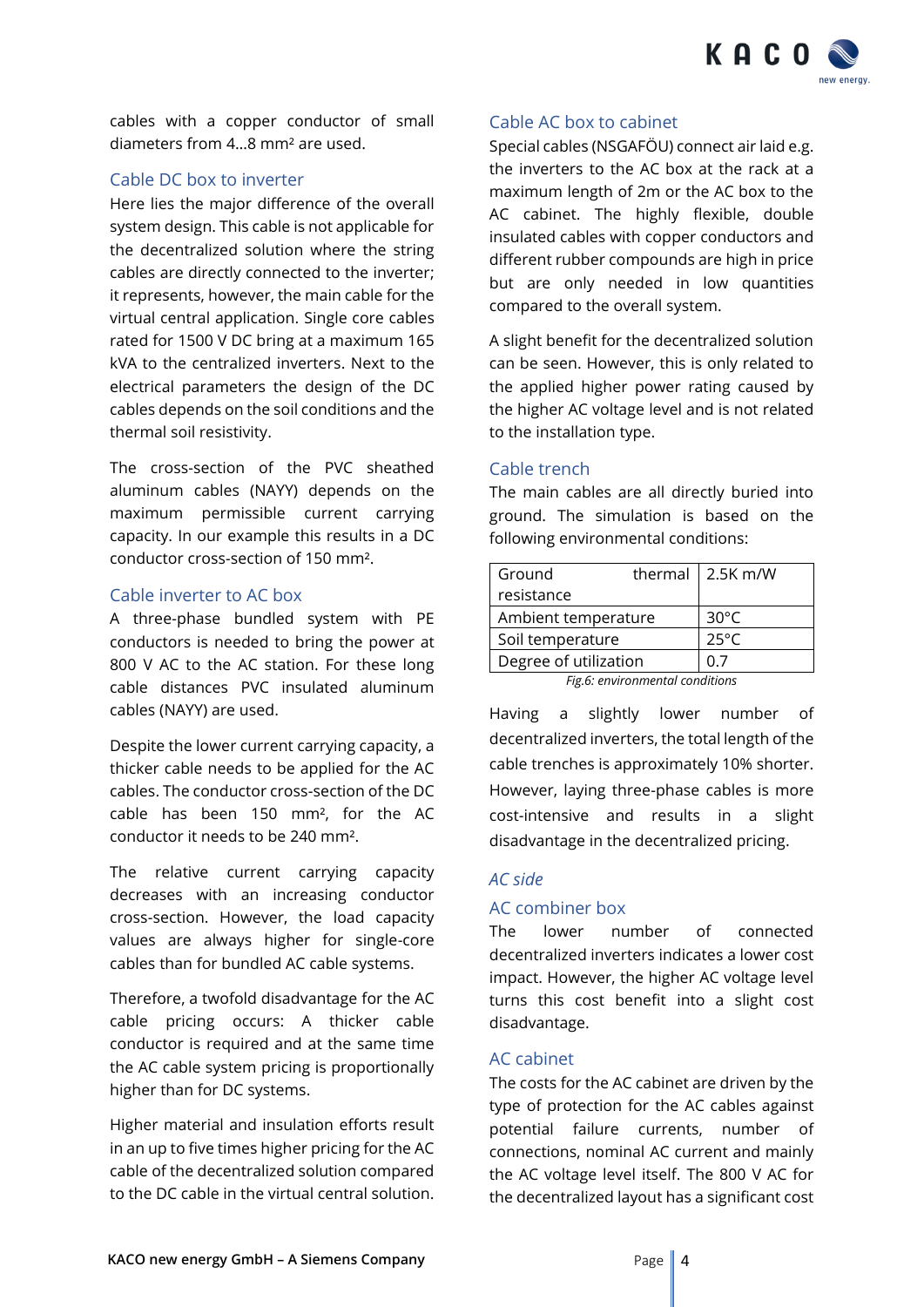

impact. However, such components are not industrial standard; in case that spare parts are needed the local distributor will most likely not have them in stock.

## **Impact DC/AC ratio**

This section is dedicated to the question to which extent a higher DC/AC ratio impacts the pricing. The above CAPEX difference (fig. 5) has been based on a DC/AC ratio #1 as of the following table:

|                       | Decentralize | Virtual  |
|-----------------------|--------------|----------|
|                       | d Inverter   | central  |
|                       |              | Inverter |
| Inst. Inverter Rating | 6290kVA      | 6270kVA  |
|                       |              |          |
| Inst.<br>Generator    | 6365kWp      | 6447kWp  |
| Rating                |              |          |
| DC/AC ratio #1        | 101.2%       | 102.8%   |
|                       |              |          |
| Add.<br>Generator     | 1196kWp      | 1290kWp  |
| Rating                |              |          |
| DC/AC ratio #2        | 120.2%       | 123.4%   |

*Fig.7: DC/AC ratio*

An increase of around 20% leads to a ratio #2. The key difference by increasing the DC portion of the DC/AC ratio is related to the additional installed PV modules, resulting in an adaption of the AC and DC cabling (modified arrangement and higher DC current rating).

On the one hand the cable length increases based on the layout arrangement, driving the costs for cables and the cable trenching.

On the other hand, an increase of the generator output drives a higher DC current. As a result, the required conductor crosssection raises up to 20% on average. However, the generator power increase has no effect on the cross-section of the AC cable, since the maximum inverter output current is the determining factor of the AC cable crosssection which remains unchanged.

Taking above factors into account the cost increase "gained" by the additional generator power is 1.7% for the decentralized layout and 2.7% for the virtual central arrangement; in other words, the delta is a 1% benefit on the part of the decentralized configuration. The overall price advantage of the virtual central arrangement reduces to 9%.

As a summary of taking the DC/AC ratio impact into consideration it can be said that the virtual central layout remains the more cost-effective solution even for plant layouts with a DC/AC ratio of 120%…150%.

## **Interaction with high power PV modules**

PV modules with higher power ratings are getting more and more available. Accordingly, the DC current per string increases.

Typically, two strings are connected to one MPPT current input of a decentralized inverter. For example, the maximum DC current for the inverter described above is 26 A. If the inverter DC inputs are fully utilized, a maximum current per string of only 13 A is possible. If it is intended to install high power PV modules (500+ Wp) with DC current ratings of >13 A, only one of the two DC inverter inputs can be utilized.

Consequently, fewer PV modules can be connected to the inverter. The corresponding output therefore demands for more inverters to be installed.

Take as an example a PV module with 17.5 A DC current occupying 9 DC MPPT inputs totaling 157.5 A. The inverter in the virtual central application has a maximum DC input current rating of 183 A, allowing 10 strings to be connected via the DC combiner box to the inverter.